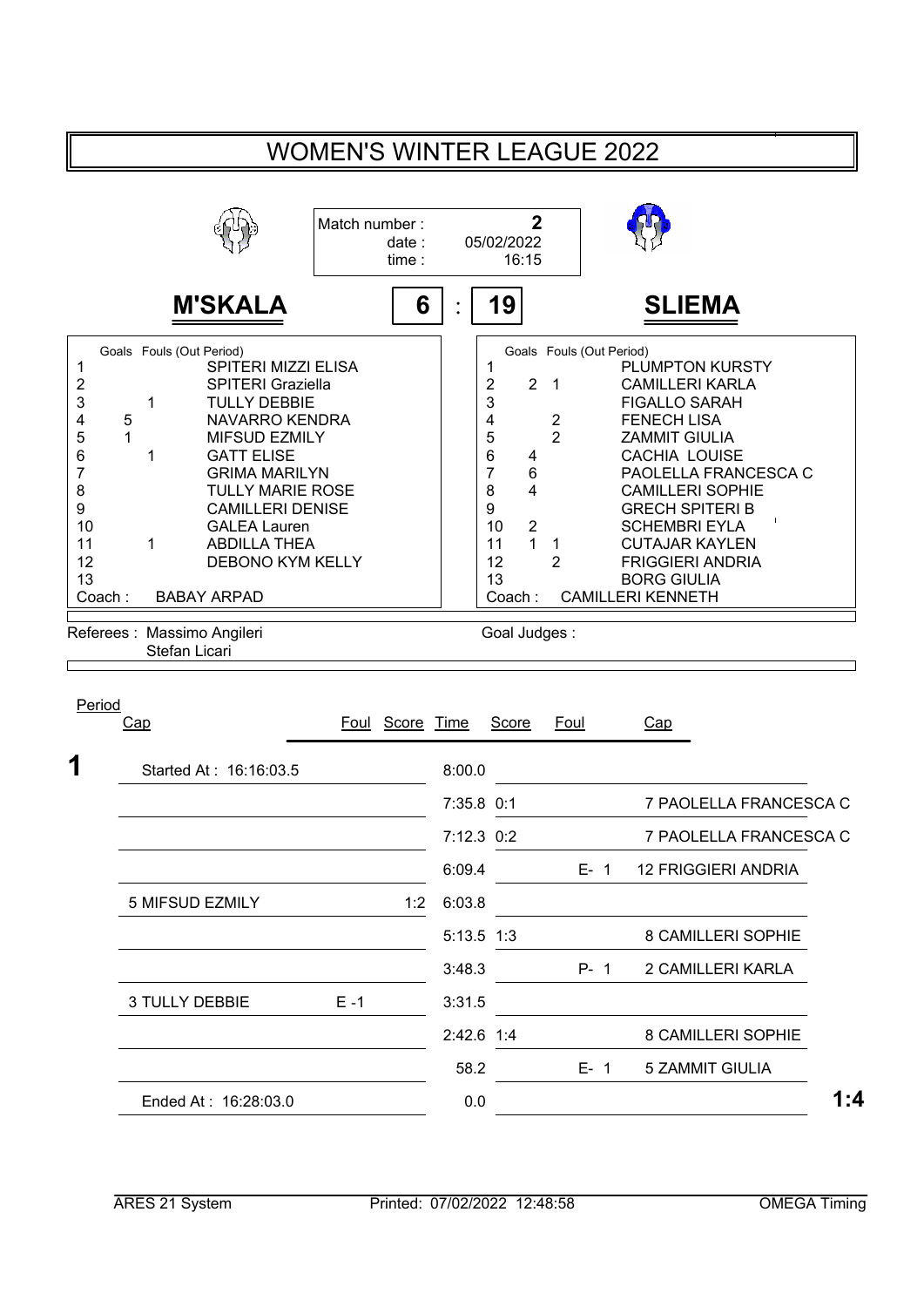| Period |                        |         |                 |              |               |             |                                               |     |
|--------|------------------------|---------|-----------------|--------------|---------------|-------------|-----------------------------------------------|-----|
| Cap    |                        |         | Foul Score Time |              | Score         | <u>Foul</u> | Cap                                           |     |
| 2      | Started At: 16:30:06.6 |         |                 | 8:00.0       |               |             |                                               |     |
|        | Started At: 16:30:56.4 |         |                 | 8:00.0       |               |             |                                               |     |
|        |                        |         |                 | 7:23.5       |               | $P - 2$     | <b>12 FRIGGIERI ANDRIA</b>                    |     |
|        |                        |         |                 | 6:56.3 1:5   |               |             | 10 SCHEMBRI EYLA                              |     |
|        |                        |         |                 | 5:40.7       |               |             | E- 2 5 ZAMMIT GIULIA                          |     |
|        |                        |         | <b>TIMEOUT</b>  | 5:40.7       |               |             |                                               |     |
|        |                        |         |                 | $5:06.1$ 1:6 |               |             | 7 PAOLELLA FRANCESCA C                        |     |
|        | <b>11 ABDILLA THEA</b> | $P - 1$ |                 | 3:48.2       |               |             |                                               |     |
|        |                        |         |                 | 3:48.2 1:7   |               |             | 8 CAMILLERI SOPHIE                            |     |
|        |                        |         |                 | $3:10.7$ 1:8 |               |             | 6 CACHIA LOUISE                               |     |
|        |                        |         |                 | 2:43.1 1:9   |               |             | 7 PAOLELLA FRANCESCA C                        |     |
|        |                        |         |                 |              | 2:18.1 1:10   |             | <b>6 CACHIA LOUISE</b>                        |     |
|        |                        |         |                 |              | $1:58.3$ 1:11 |             | 7 PAOLELLA FRANCESCA C                        |     |
|        | 4 NAVARRO KENDRA       |         | 2:11            | 1:34.9       |               |             |                                               |     |
|        |                        |         |                 |              | 54.2 2:12     |             | <b>10 SCHEMBRI EYLA</b>                       |     |
|        | Ended At: 16:46:27.1   |         |                 | 0.0          |               |             | <u> 1989 - Johann Stein, fransk politik (</u> | 1:8 |
| 3      | Started At: 16:49:32.7 |         |                 | 8:00.0       |               |             |                                               |     |
|        | Started At: 16:50:25.3 |         |                 | 8:00.0       |               |             |                                               |     |
|        |                        |         |                 | 6:26.9 2:13  |               |             | 2 CAMILLERI KARLA                             |     |
|        | 4 NAVARRO KENDRA       |         | 3:13            | 4:34.6       |               |             |                                               |     |
|        | 4 NAVARRO KENDRA       |         | 4:13            | 3:07.5       |               |             |                                               |     |
|        | 4 NAVARRO KENDRA       |         | 5:13            | 2:33.3       |               |             |                                               |     |
|        |                        |         |                 | 2:00.1       |               | E.          | <b>15 MICALLEF MARTINA</b>                    |     |
|        |                        |         |                 | 1:32.8       |               | $P - 1$     | 4 FENECH LISA                                 |     |
|        |                        |         | <b>TIMEOUT</b>  | 1:17.5       |               |             |                                               |     |
|        | <b>6 GATT ELISE</b>    | $E - 1$ |                 | 1:17.5       |               |             |                                               |     |
|        |                        |         |                 |              | 1:01.3 5:14   |             | 8 CAMILLERI SOPHIE                            |     |
|        |                        |         |                 | 51.6         |               | $E - 2$     | 4 FENECH LISA                                 |     |
|        |                        |         |                 |              |               |             |                                               |     |